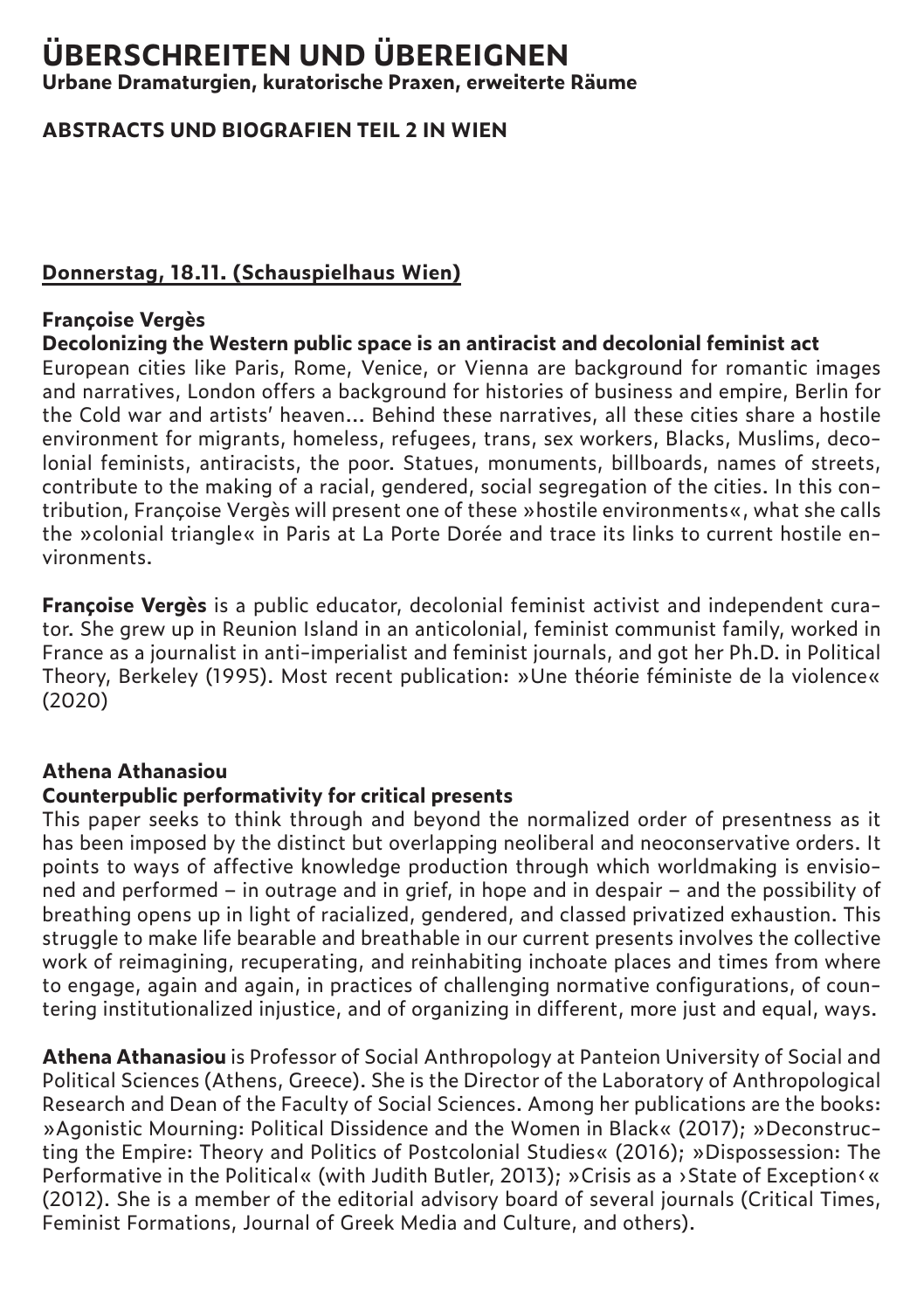## **Olivia Ebert & Martín Valdés-Stauber**

#### **Stadttheater zwischen Kunstlabor und Parlament**

Wie lässt sich im Nebeneinander ein Zueinander finden? Wie können wir unwahrscheinliche Begegnungen wahrscheinlich machen? Als Ort gesellschaftlicher Selbstbeschreibung speisen die Münchner Kammerspiele ihre analogen und digitalen Spielpläne aus vielfältigsten künstlerischen und zivilgesellschaftlichen Allianzen.

Welche Annahmen über die Stadt trifft ein Stadttheater? Wie kann eine öffentliche Institution fortlaufend seine Zugänglichkeit hinterfragen, um dem Gemeinwohl aller verpflichtet zu sein? Welche Formate sind vonnöten, um vielstimmige Ästhetiken miteinander ins Gespräch zu bringen? Wie lässt sich weiter an der Demokratisierung des Theaters und seinen digitalen und analogen Räumen und Ressourcen arbeiten? Und wo und wie können wir (trotz Kontaktbeschränkungen) ästhetische und politische Räume öffnen und gemeinsam mit den Erfahrungen, Sprachen und Seinsweisen möglichst Vieler gestalten?

Diese Fragen sollen anhand verschiedener Langzeitprojekte der Kammerspiele diskutiert werden, darunter der Habibi Kiosk, die translokalen »Sisterhoods« sowie das Stadtprojekt »What is the City?«.

**Olivia Ebert** studierte Theater-, Film- und Medienwissenschaft und Kunstgeschichte in Frankfurt und Aberystwyth/Wales. Nach dem Studium arbeitete sie als Dramaturgin, Kuratorin und Künstlerische Produktionsleiterin im Kontext der freien darstellenden Künste, unter anderem am Künstlerhaus Mousonturm, sowie als wissenschaftliche Mitarbeiterin der Theaterwissenschaft an der Goethe-Universität Frankfurt. Zuletzt war sie gemeinsam mit Fanti Baum die Künstlerische Leitung des freien Theaterfestivals Favoriten 2018 und 2020 in Dortmund und kuratierte das Theaterfestival Schwindelfrei 2020 in Mannheim. Seit Oktober 2020 ist sie Dramaturgin an den Münchner Kammerspielen und hat dort bisher u.a. ein Residenzprogramm für künstlerische Forschung im Stadtraum initiiert.

**Martín Valdés-Stauber** studierte Soziologie und Wirtschaftswissenschaften in München, Friedrichshafen, Berkeley und Cambridge. Seit 2017 ist er an den Münchner Kammerspielen und befasst sich dort als Soziologe und Dramaturg u.a. mit der Verschränkung von künstlerischem, literarischem und soziologischem Wissen über die Stadt. Künstlerische Arbeitsbeziehungen verbinden ihn u.a. mit Rabih Mroué, Marlene Monteiro Freitas, Prodromos Tsinikoris, Philippe Quesne, Rimini Protokoll (Stefan Kaegi), Marco Layera und Milo Rau. Seit 2020 ist Martín Valdés-Stauber ehrenamtlich Beauftragter für Offene Gesellschaft in seiner Heimatstadt Kaufbeuren.

#### **Megha Kono-Patel Imaginationen einer Stadt**

Das Sprechen über Stadt an Institutionen funktioniert in derselben Logik wie Diskurse über Partizipation und über »Dritte Orte«. Ausgeschlossene sollen eingeladen werden. Die Einladung wird dabei auf die Konsumption der entwickelten Produkte limitiert. Was bedeutet es aber marginalisierte Perspektiven tatsächlich als Sprecher:innen der Stadt einzuladen? Mit dieser zentralen Frage etabliert die Stadtdramaturgie des Schauspiel Dortmund eine alternative Praxis.

**Megha Kono-Patel** hat in Heidelberg Literaturwissenschaft und Bildungswissenschaft studiert. Sie hat bisher wissenschaftlich, kuratorisch, künstlerisch, pädagogisch, dramaturgisch, organisatorisch, lehrend in Heidelberg, Madurai, Kofordua, Yaoundé, Berlin, Wup-

pertal und Dortmund gearbeitet. Die Arbeit der Stadtdramaturgin am Schauspiel Dortmund sieht sie als Verbindung all ihrer bisherigen beruflichen Praktiken.

#### **Margarita Tsomou**

#### **Versammlungen in der planetarischen Krise**

Was bedeutet es Räume der sozialen Versammlung herzustellen im Kontext einer planetarischen Krise? Welche Begegnung schafft eine Pandemie, eine Flutkatastrophe oder ein Waldbrand und was könnten daraus erwachsende Praktiken für ein Kuratieren im »Ecocide« sein? Was wären Räume der Begegnung zwischen heterogenen Milieus in urbanen Nachbarschaften unter Einbeziehung ökologischer Faktoren und technologischer Netzwerke?

**Margarita Tsomou** ist Kulturwissenschaftlerin und arbeitet von Berlin aus als Autorin, Dramaturgin, Moderatorin, Kuratorin und Professorin. Sie hat 2008 das popfeministische Missy Magazine mitgegründet, ist Kuratorin für Theorie und Diskurs am HAU Hebbel am Ufer in Berlin und Professorin für Zeitgenössische Theaterpraxis an der Hochschule Osnabrück. Zwei ihrer jüngsten kuratorischen Arbeiten sind z.B. die Reihe »Burning Futures: On Ecologies of Existence« im HAU-Hebbel am Ufer und die Veranstaltungsreihe der Apatride Society im diskursiven Programm von Paul B. Preciado der Documenta 14.

#### **Naomi Bueno de Mesquita Multiple Performative Mapping**

The capacities of mapping practices and their mediating and processual qualities as a condition for participation in the public domain are discussed. Through presenting two self-designed map apps, Bueno de Mesquita points to the politics of mapping in its ability to create linkages between different (private and public) realms and for its affordances to juxtapose, confront, and mediate public (space) issues. She furthermore discusses how hosting institutions and the urban realm are complexly linked through her work, beyond the confines of citizenship as defining structure of belonging.

**Naomi Bueno de Mesquita** is an interdisciplinary design researcher, PhD candidate and design educator interested in the intersection of design and social sciences. After completing a Bachelor in Architectural Design from Gerrit Rietveld Academy (The Netherlands) and a Master in Design from Pompeu Fabra University (Spain), she gained valuable experience as a design researcher in the Marie-Curie Early Stage Research for the European program TRADERS (Training art and design researchers for participation in public space) at Design Academy Eindhoven and contributed to the development of a methodological framework to guide future designers/architects/urbanists in participatory and public space contexts.

### **Olivia Hyunsin Kim In Company**

#### **Workout | Tanz | Live aus Istanbul**

Olivia Hyunsin Kim richtet als Gastgeberin für die Konferenzteilnehmer: innen im Schauspielhaus Hotel-Saal ein Workout aus. Dafür wird sie live aus Istanbul zugeschaltet, wo sie zurzeit Residenzkünstlerin an der Kulturakademie Tarabya ist.

**Olivia Hyunsin Kim** arbeitet als Choreografin, Performerin und Kuratorin in Berlin, Frankfurt und Seoul. Als Gründerin des Netzwerks ddanddarakim arbeitet sie in unterschiedlichen Konstellationen mit Künstler:innen diverser Disziplinen zusammen. Sie kreieren Pro-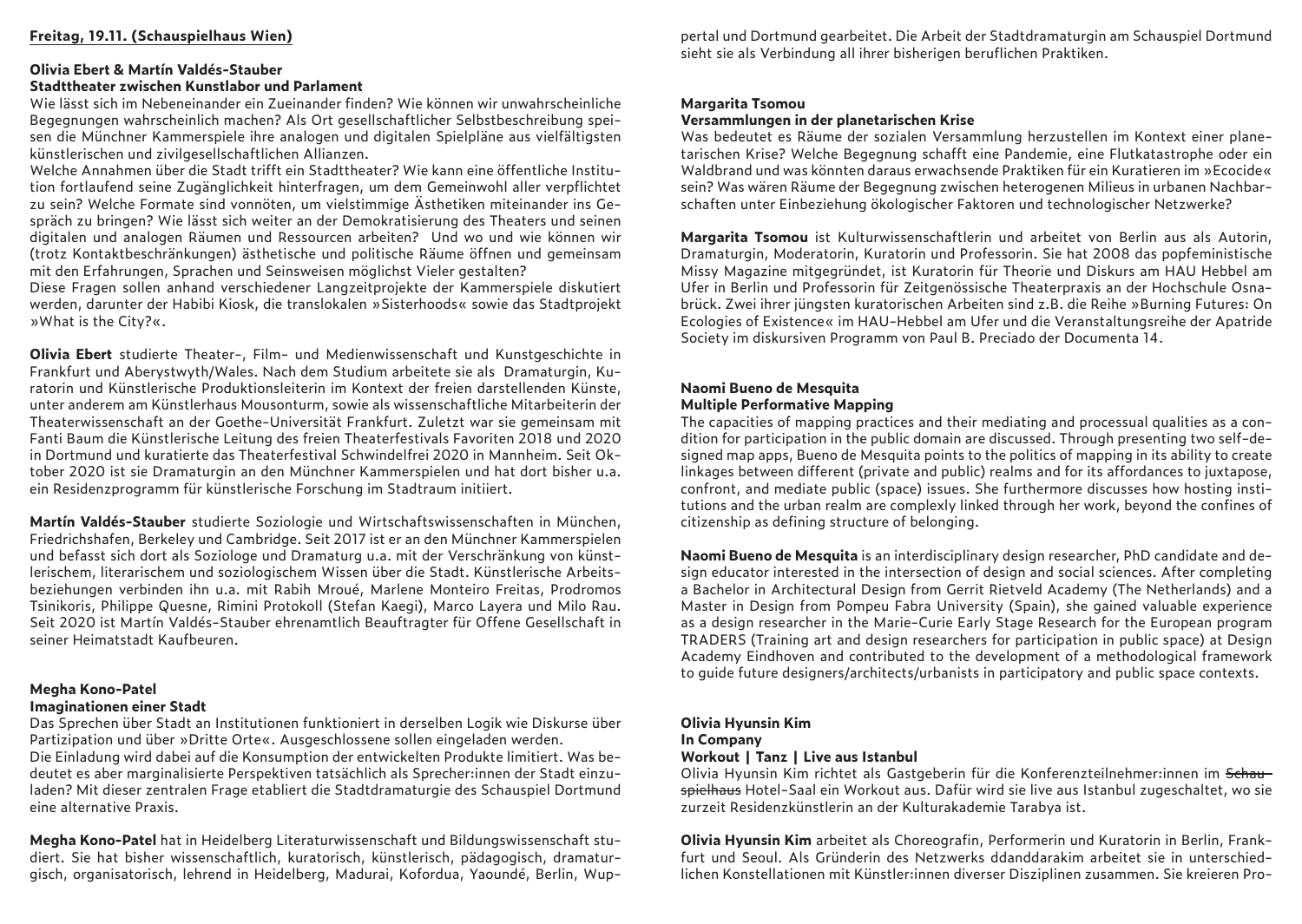jekte, die sich durch multiple Erzählweisen und hybride Geschichten auszeichnen und sich meist mit Postkolonialismus und intersektionalem Feminismus beschäftigen. Olivia Hyunsin Kim entwickelt außerdem partizipative Projekte wie das Tanzkaraoke-Format »Danceoke: Everybody Danceoke« oder das mehrteilige Video Tutorial »ACTIVITY CHALLENGE« for kids (and adults as she found out later), welches sie während des Lockdowns entwickelte und online anbot.

#### **Giovanna Bolliger, Tomas Schweigen & Stephan Weber Rundgang durch das Schauspielhaus Hotel**

Das Schauspielhaus Wien wurde (innen)architektonisch radikal verändert und das gesamte Gebäude wird anders bespielt. Es ist für fünf Monate ein neuer künstlerischer Begegnungsort, ein Schauspielhaus, eine Herberge, ein Hotel. Genauer gesagt: Kein Hotel. Irgendetwas dazwischen.

Das Ausstatter:innen-Team Giovanna Bolliger und Stephan Weber gibt einen Einblick in das Konzept und ihre räumliche Umgestaltung des Schauspielhaus Wien.

**Giovanna Bolliger** studierte in Bern Visuelle Kommunikation. Seit 2015 gehört sie zum künstlerischen Team am Schauspielhaus Wien, wo sie nicht nur für die Grafik verantwortlich zeichnet, Illustrationen und Visuals entwirft, sondern auch als Bühnen- und Kostümbildnerin arbeitet.

**Tomas Schweigen** ist seit 2015 Künstlerischer Leiter und Geschäftsführer des Schauspielhaus Wien. Von 2012 bis 2015 war er Co-Schauspieldirektor am Theater Basel. Er studierte zunächst Theaterwissenschaft, Germanistik, schließlich Schauspiel in Wien und ab 2000 Regie an der Zürcher Hochschule der Künste. 2004 gründete er in Zürich die Kompagnie Far A Day Cage (FADC). Seitdem Inszenierungen sowohl in der freien Szene wie auch an Stadt- und Staatstheatern.

**Stephan Weber** studierte Bühnenbild an der Norwegischen Theater Akademie in Fredrikstad. Diverse Arbeiten als Bühnen- und Kostümbildner führten ihn an Bühnen in Norwegen, Deutschland, Portugal und der Schweiz. Er arbeitete als Ausstatter fürs Schweizer Fernsehen und ist seit 2005 Mitglied von Far A Day Cage (FADC). Ihn verbindet eine enge Zusammenarbeit mit Tomas Schweigen. Seit 2015 gehört er zum künstlerischen Team des Schauspielhaus Wien.

#### **From nowhere to now-here – Ressourcen und Care in der Kunstpraxis Rauminstallation | Performance**

Welche Ressourcen, welche Räumlichkeiten, welche Formen von Unterstützung brauchen und wünschen sich angehende Künstler:innen? Wie kann der Dialog zu diesen Themen durch installative und performative Strategien gefördert werden?

»From nowhere to now-here« wird ein mehrtägiges künstlerisches Forschungslabor, ein Ort für Austausch und Aktionen, im Schauspielhaus Hotel-Zimmer 205. Studierende der Akademie der bildenden Künste Wien, begleitet von Joonas Lahtinen (Fachbereich Kunst und Bildung, Institut für das künstlerische Lehramt), entwickeln eine Rauminstallation, die die Besucher:innen einlädt, Einblick in Ziele und Herausforderungen angehender Künstler:innen und Kunststudierender zu bekommen und durch partizipative Angebote auch ihre eigenen Inputs zu geben.

Mitwirkende: Carmen Kalata, Sára Nagy, Julia Schmid u.v.m., begleitet von Joonas Lahtinen (Akademie der bildenden Künste Wien)

#### **Samstag, 20.11.**

# **Kira Kirsch, Sarah Reimann & Kathrin Tiedemann**

**Temporäre Orte, neue Räume und andere Akteur:innen? – Panel**  Die Maßnahmen zur Pandemiebekämpfung haben die Erweiterung von institutionellen und räumlichen Infrastrukturen ebenso forciert wie unterdrückt und Perspektivwechsel ermöglicht: in Hinblick auf das Arbeiten mit und in der Stadt, auf die Etablierung neuer Orte und auf die Durchsetzung des digitalen Raums als gleichwertigen Bühnenraum. Gleichzeitig ist der Spiel-Raum in Großstädten und Metropolen den wirtschaftlich geprägten Stadtent-

wicklungsprozessen unterworfen. Wie, wann und wozu entstehen neue Orte und wann sind sie wieder verschwunden? Wer sind die Adressat:innen und Akteur:innen solcher Prozesse? Wie und wo bilden sich Gemeinschaften? Welche Formen neuer Netzwerke, der Kompliz:innenschaft braucht es? Welche Aufgaben haben die Produktionshäuser der freien Szene?

**Kira Kirsch** ist seit 2015 Künstlerische Leiterin und Geschäftsführerin des brut in Wien, Produktions- und Spielstätte für die freie österreichische und internationale Theater-, Performance- und Tanzszene. Von 2007-2015 war sie Dramaturgin bzw. Leitende Dramaturgin und Kuratorin des Gegenwartskunstfestivals steirischer herbst in Graz.

**Sarah Reimann** hat Dramaturgie an der Hochschule für Musik und Theater »Felix Mendelssohn Bartholdy« Leipzig und Theaterwissenschaft an der Freien Universität Berlin studiert. Nach verschiedenen Stationen als freie Dramaturgin arbeitet sie seit 2012 am HAU Hebbel am Ufer, mittlerweile als Dramaturgin und Kuratorin für HAU4.

**Kathrin Tiedemann**, Dramaturgin, ist seit 2004 künstlerische Leiterin und Geschäftsführerin des FFT. Das FFT (Forum Freies Theater) ist ein deutschlandweit und international agierendes Produktionshaus für freie darstellende Künste. Sie ist Mitherausgeberin der Reihe »Postdramatisches Theater in Portraits«, die seit 2020 im Auftrag der Kunststiftung NRW im Alexander Verlag Berlin erscheint.

#### **Barbara Büscher**

#### **Schwellen, Zwischenräume und Verbindungswege ... Orte der Kunst und Kultur in Transformation. Beobachtungen aus einem Forschungsprojekt**

Das Forschungsprojekt »Architektur und Raum für die Aufführungskünste« untersuchte Theater, Produktionshäuser sowie temporäre Projekte auf den Zusammenhang zwischen Architektur, Schau- bzw. Spielanordnung und kuratorischer Programmatik. In seiner zweiten Phase konzentrieren wir uns auf Umnutzungen ehemaliger Industriebauten und die Prozesse deren (künstlerischer) Aneignung. Und wir widmen uns den Versuchen, in unterschiedlichen Konstellationen Kunstorte in die Stadtgesellschaft zu öffnen – ausgehend von Stadttheatern und Museen/Galerien wie von der freien Szene, aber auch als urbane Praxis in Kooperation von Künstler:innen, Stadtplaner:innen und Architekt:innen. Zeichnen sich in diesem recht weit gezogenen Feld Projekte und Initiativen ab, die monokünstlerisch ausgerichteten Kunstorte anders zu entwickeln? Und was würde das für die Räume und Architekturen solcher Orte bedeuten?

**Barbara Büscher** ist Professorin für Medientheorie/-geschichte und Intermedialität an der Hochschule für Musik und Theater »Felix Mendelssohn Bartholdy« Leipzig.

Seit 2017 leitet sie gemeinsam mit Prof. Dr. Annette Menting (HTWK Leipzig) das Forschungsprojekt Architektur und Raum für die Aufführungskünste: Entwicklungen seit den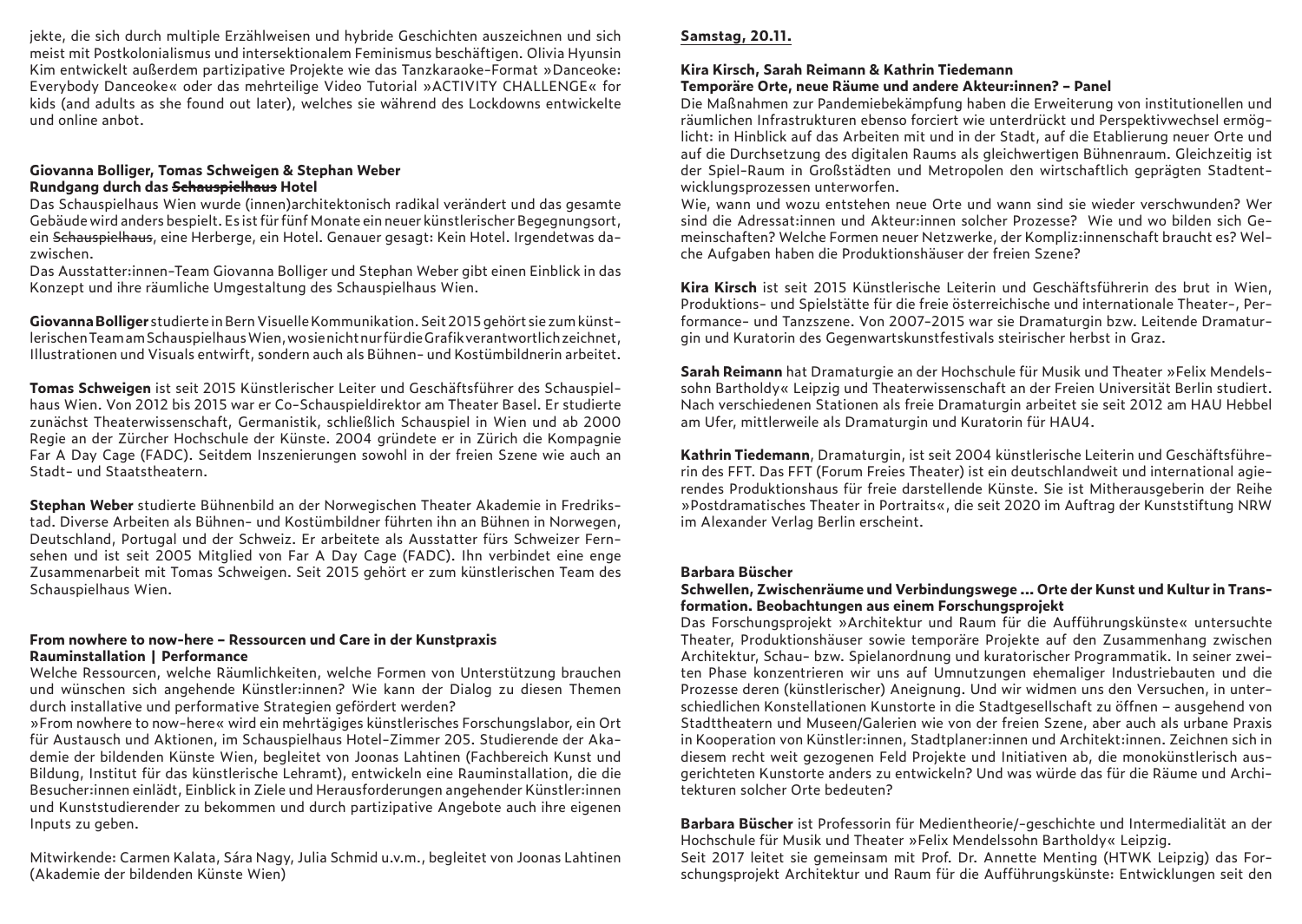1960er Jahren (gefördert von der DFG), das ab Mitte 2021 in einer zweiten Phase mit dem Untertitel Häuser und Orte künstlerisch-kultureller Mischnutzungen – Zugänglichkeit, Programmierung und erweiterte Szenografien fortgeführt wird.

Sie ist Initiatorin und Mitherausgeberin des Online-Journals MAP media – archive – performance, www.perfomap.de

#### **Michael Hieslmair und Zinganel** (Tracing Spaces): **Excavations of Lost Memories. Künstlerische Ausgrabungsarbeiten am Wiener Nordwestbahnhof**

Das »Museum Nordwestbahnhof« dient Tracing Spaces vor Ort als mehrjähriges stationäres ethnografisches Sammelgefäß und Vermittlungsmedium von Artefakten und Narrationen zur Geschichte des Nordwestbahnhofs. Es dient aber auch als Legitimation und Ausgangspunkt einer leisen mittelfristig angelegten Raumaneignung auf diesem letzten innerstädtischen Logistikknoten von Wien, der demnächst einem Wohnquartier wird weichen müssen.

Tracing Spaces demonstrieren ihre Methoden anhand einer Führung zu künstlerischen Interventionen am weitläufigen Areal, die jeweils unterschiedliche verdrängte Schichten, bauliche Transformation und soziale Überformungen »freilegen«: von den Fischpopulationen, die in den 1860er Jahren der Industrialisierung zum Opfer fielen, über die NS-Propaganda Ausstellung »Der ewige Jude« von 1938, die in Deportation und Massenvernichtung der jüdischen Bevölkerung endete.

**Michael Hieslmair & Michael Zinganel** (Tracing Spaces) arbeiten an Forschungsprojekten und künstlerische Interventionen im und über öffentlichen Raum, sowie an Ausstellungen, Publikationen und Vermittlungsformaten über Architektur, Stadt und transnationale Mobilität(en). Seit 2015 betreibt Tracing Spaces einen Projektraum am Nordwestbahnhof wo eingebettet das soziale Milieu der Logistiklandschaft sukzessive eine mehrschichtige multimediale Kartografie hier tätiger Akteur:innen und Unternehmen erstellt wurde.

https://tracingspaces.net https://tracingspaces.net/museum/